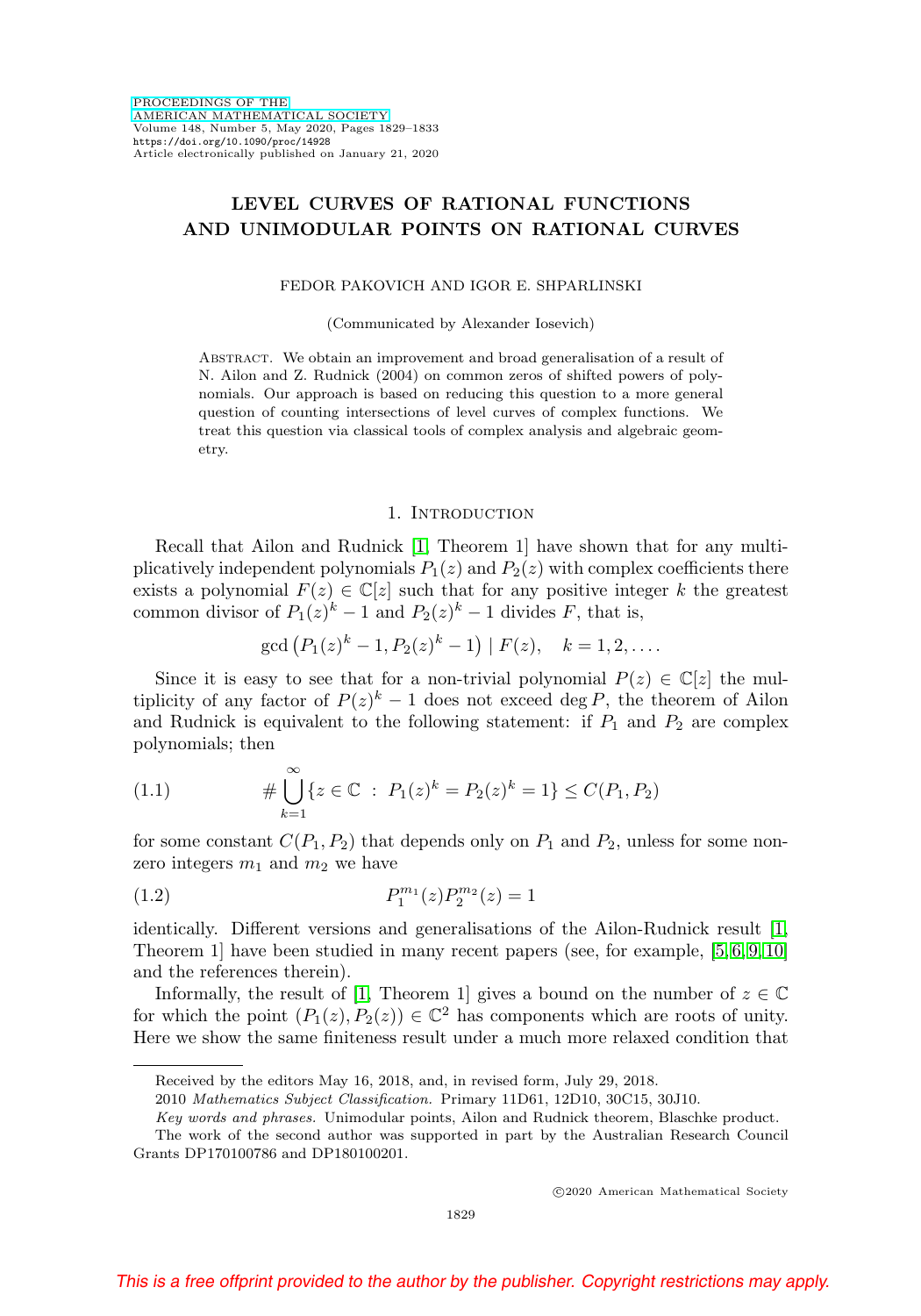the point  $(P_1(z), P_2(z)) \in \mathbb{C}^2$  is unimodular, that is, has components on the unit circle

<span id="page-1-1"></span>(1.3) 
$$
\mathbb{T} = \{ z \in \mathbb{C} : |z| = 1 \}.
$$

The method of Ailon and Rudnick [\[1\]](#page-3-0) relies on a result conjectured by Lang and proved by Ihara, Serre, and Tate, which states that the intersection of an irreducible curve C in  $\mathbb{C}^* \times \mathbb{C}^*$  with the roots of unity  $\mu_{\infty} \times \mu_{\infty}$  is finite, unless C is of the form  $X^{n}Y^{m} - \eta = 0$  or  $X^{m} - \eta Y^{n} = 0$ , where  $\eta \in \mu_{\infty}$ , that is, unless C is a translate by a torsion point of an algebraic subgroup of  $\mathbb{C}^* \times \mathbb{C}^*$  (see [\[7\]](#page-4-3), [\[8\]](#page-4-4), and also [\[2\]](#page-3-2)).

Corvaja, Masser, and Zannier in the paper [\[3\]](#page-3-3) ask about a possible extension of the Lang statement [\[7\]](#page-4-3), where instead of the intersection of C with  $\mu_{\infty} \times \mu_{\infty}$  the intersection with  $\mathbb{T} \times \mathbb{T}$  is considered (here  $\mathbb{T}$  is treated as the topological closure of torsion points); see also [\[12,](#page-4-5) Example 1.1]. In particular, they prove that the system

<span id="page-1-0"></span>
$$
(1.4) \t\t |z| = |P(z)| = 1,
$$

where  $P(z)$  is a polynomial, has finitely many solutions, unless  $P(z)$  is a monomial. They also remark that if  $P(z)$  is allowed to be a rational function, then the system [\(1.4\)](#page-1-0) might have infinitely many solutions for non-monomial  $P(z)$ .

In this paper we consider the system of equations for the level curves

$$
(1.5) \t\t\t |P_1(z)| = |P_2(z)| = 1,
$$

where  $P_1(z)$  and  $P_2(z)$  are arbitrary rational functions, generalising the systems [\(1.1\)](#page-0-0) and [\(1.4\)](#page-1-0). Using classical tools of complex analysis and algebraic geometry, we describe  $P_1$  and  $P_2$  for which this system has infinitely many solutions and provide bounds for the number of solutions in the other cases. Thus, our results can be considered as extensions of the result of Ailon and Rudnick [\[1\]](#page-3-0) as well as of the Lang statement [\[7\]](#page-4-3) in the particular case concerning curves of genus zero.

## 2. RESULTS

Recall that a *finite Blaschke product* is a rational function  $B(z) \in \mathbb{C}(z)$  of the form

$$
B(z) = \zeta \prod_{i=1}^{n} \left( \frac{z - a_i}{1 - \bar{a_i} z} \right)^{m_i},
$$

where  $a_i$  are complex numbers in the open unit disc

$$
\mathbb{D} = \{ z \in \mathbb{C} : |z| < 1 \},
$$

the exponents  $m_i$ ,  $i = 1, \ldots, n$ , are positive integers, and  $|\zeta| = 1$ . A rational function  $Q(z)$  of the form  $Q(z) = B_1(z)/B_2(z)$ , where  $B_1$  and  $B_2$  are finite Blaschke products, is called a quotient of finite Blaschke products.

In the above notation, our first result is the following.

<span id="page-1-2"></span>**Theorem 2.1.** Let  $C : F(x, y) = 0$ , where  $F(x, y) \in \mathbb{C}[x, y]$ , be an irreducible algebraic curve of genus zero and of degree  $d = \deg F$ . Then C has at most  $d^2$ unimodular points, unless it can be parametrised by some quotients of finite Blaschke products  $x = Q_1(z)$  and  $y = Q_2(z)$ .

Our second result is the following generalisation of the bound [\(1.1\)](#page-0-0).

# This is a free offprint provided to the author by the publisher. Copyright restrictions may apply.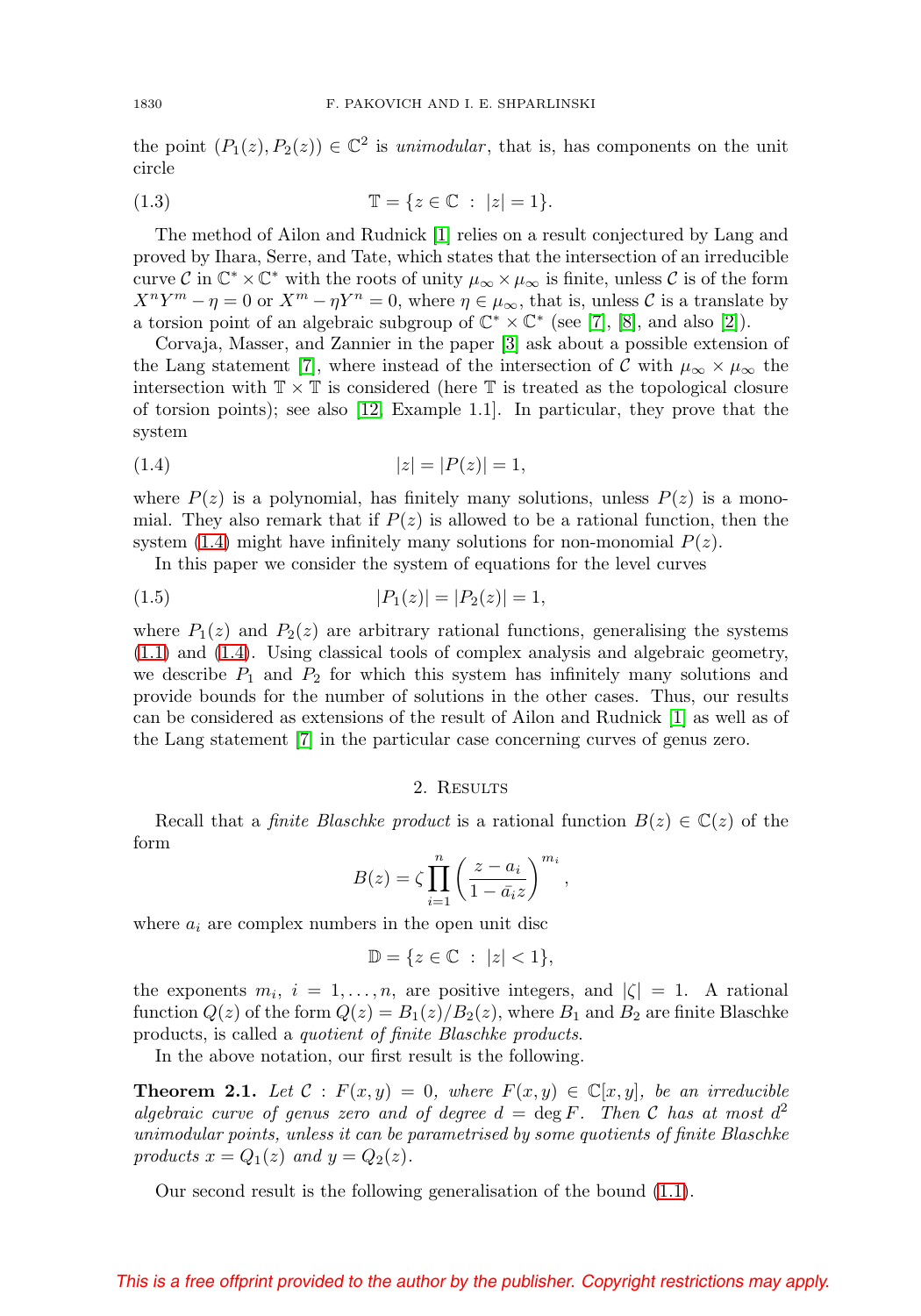<span id="page-2-0"></span>**Theorem 2.2.** Let  $P_1(z)$  and  $P_2(z)$  be complex rational functions of degrees  $n_1$ and  $n_2$ . Then

<span id="page-2-2"></span>(2.1) 
$$
\#\{z \in \mathbb{C} : |P_1(z)| = |P_2(z)| = 1\} \le (n_1 + n_2)^2,
$$

unless

<span id="page-2-1"></span>
$$
(2.2) \t\t P_1 = Q_1 \circ W \t and \t P_2 = Q_2 \circ W
$$

for some quotients of finite Blaschke products  $Q_1$  and  $Q_2$  and rational function W.

In order to see that Theorem [2.2](#page-2-0) implies [\(1.1\)](#page-0-0) it is enough to observe that if a quotient of finite Blaschke products is a polynomial, then this polynomial is necessarily a power. Thus, [\(2.2\)](#page-2-1) reduces to

$$
P_1 = W^{m_1} \qquad \text{and} \qquad P_2 = W^{m_2},
$$

implying [\(1.2\)](#page-0-1).

Notice that since any quotient of finite Blaschke products maps the unit cir-cle [\(1.3\)](#page-1-1) to itself, if  $P_1$  and  $P_2$  satisfy [\(2.2\)](#page-2-1), then the level curves  $|P_1(z)| = 1$  and  $|P_2(z)| = 1$  have a common component  $W^{-1}(\mathbb{T})$ , so a bound like [\(2.1\)](#page-2-2), or any other finiteness result, cannot exist. In particular, this happens if  $P_1$  is a unimodular constant and  $P_2$  is an arbitrary rational function (in this case  $(2.2)$  holds for  $Q_1 = P_1, Q_2 = z$ , and  $W = P_2$ ).

## 3. Proofs

Since the inverse Cayley transform

$$
z \mapsto T(z) = i \frac{1+z}{1-z}
$$

maps  $\mathbb D$  to the upper half-plane, and the unit circle  $\mathbb T$  maps under T to the extended real line, a rational function Q is a quotient of a finite Blaschke product if and only if the rational function

$$
R = T \circ Q \circ T^{-1}
$$

maps  $\mathbb{R} \cup \infty$  to  $\mathbb{R} \cup \infty$ . In turn, the last condition is equivalent to the condition that R has real coefficients (since  $R(z)$  and  $R(z)$  coincide for infinitely many values of  $z$ ).

Thus, Theorem [2.1](#page-1-2) is equivalent to the following statement.

**Theorem 3.1.** If an irreducible algebraic curve  $C : F(x, y) = 0$  of genus zero and degree d has more than  $d^2$  real points, then C can be parametrised by rational functions with real coefficients.

*Proof.* Observe that real points of  $\mathcal C$  belong to the intersection of the curve  $\mathcal C$  and the curve  $\overline{C}$ :  $\overline{F}(x, y) = 0$ . Therefore, it follows from the Bézout theorem that whenever C has more than  $d^2$  real points there exists  $c \in \mathbb{C}$  such that  $\overline{F} = cF$ . Such c must satisfy  $c\bar{c} = 1$ , implying that we can find a complex number  $\lambda$  such that  $\lambda^2 = c$  and  $\lambda \overline{\lambda} = 1$ . Since

$$
\overline{\lambda F} = \overline{\lambda} \lambda^2 F = \lambda F,
$$

the polynomial  $\lambda F$  has real coefficients, and hence C can be defined over R.

Since the maximal number of singular points of a plane curve of degree  $d$  does not exceed

$$
\frac{(d-1)(d-2)}{2}
$$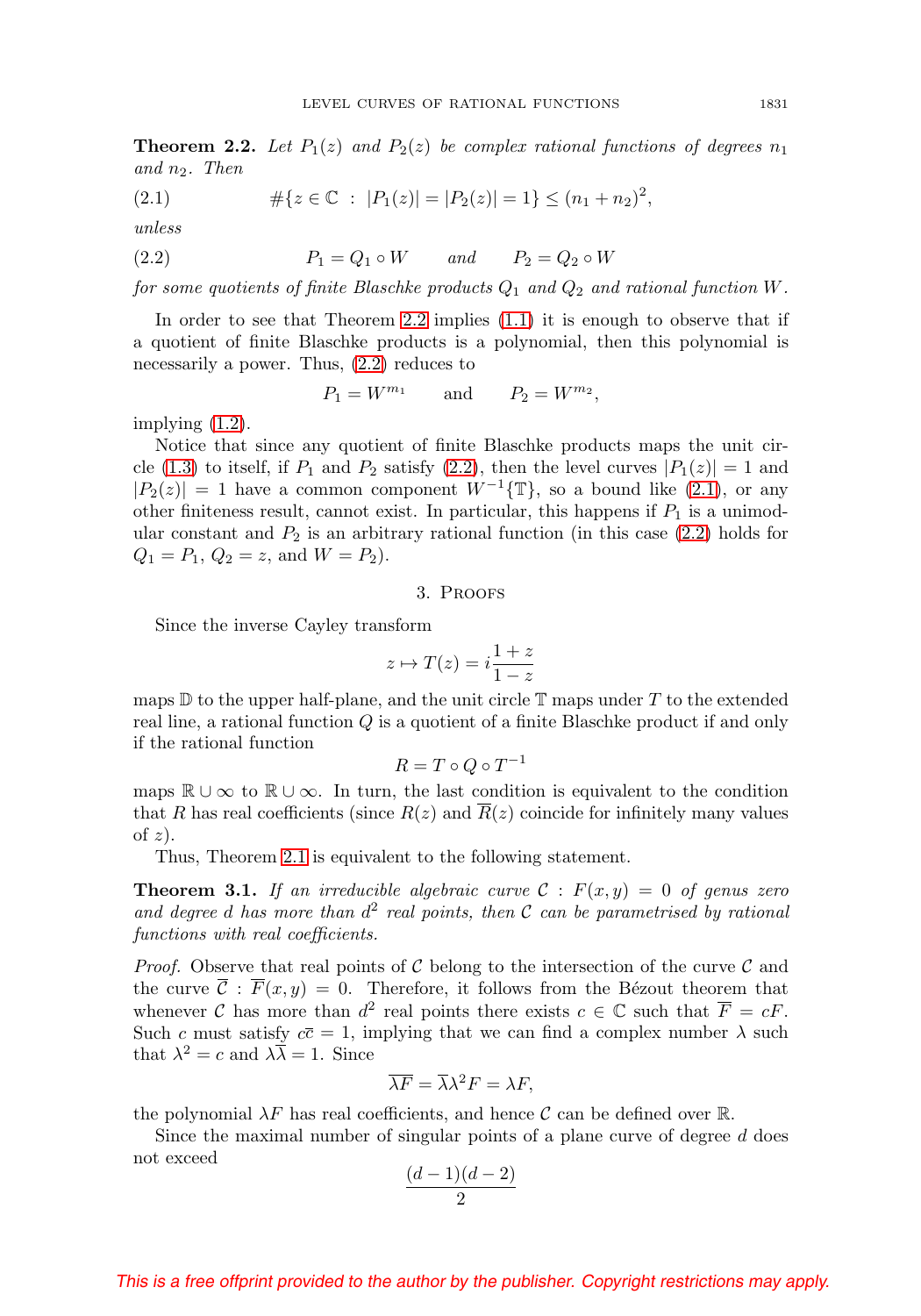(see, for example, [\[4,](#page-3-4) Page 49]) and C has more than  $d^2$  real points, C has a nonsingular real point. Finally, an algebraic curve  $\mathcal C$  of genus zero defined over  $\mathbb R$  admits a parametrisation by rational functions defined over  $\mathbb R$  whenever  $\mathcal C$  has at least one non-singular  $\mathbb{R}$ -point (see, for example, [\[11,](#page-4-6) Theorem 7.6]).  $\Box$ 

In order to prove Theorem [2.2,](#page-2-0) recall that if a parametrisation  $x = P_1(z)$ ,  $y =$  $P_2(z)$  of an algebraic curve C, given by  $F(x, y) = 0$  with an irreducible polynomial  $F$ , of genus zero is proper, that is, if

$$
\mathbb{C}(z) = \mathbb{C}(P_1(z), P_2(z)),
$$

then

 $\deg P_1 = \deg_y F$  and  $\deg P_2 = \deg_x F$ 

(see, for example, [\[11,](#page-4-6) Theorem 4.21]).

Let now  $P_1$  and  $P_2$  be rational functions of degrees  $n_1$  and  $n_2$ . Then the Lüroth theorem implies that there exist a rational function  $W$  and rational functions  $Q_1$ and  $Q_2$  such that the equalities  $(2.2)$  hold, and

$$
x = Q_1(z), \qquad y = Q_2(z),
$$

is a proper parametrisation of an algebraic curve C of degree at most  $n_1 + n_2$ . Therefore, if  $(2.1)$  does not hold, then  $Q_1$  and  $Q_2$  are quotients of finite Blaschke products by Theorem [2.1.](#page-1-2)

Remark 3.2. We observe that the above argument provides a simple geometric criterion for a curve  $\mathcal{C}: G(x, y) = 0$  to have infinitely many unimodular points. Namely, considering instead of the curve  $\mathcal{C}$  a curve  $\mathcal{C}: G(x, y) = 0$ , where

$$
G(x,y) = G\left(T(x), T(y)\right),
$$

we reduce the question to the question about real points of  $\mathcal{C}$ . On the other hand, it is easy to see that an algebraic curve has infinitely many real points if and only if it is defined over  $\mathbb R$  and has at least one simple  $\mathbb R$ -point. Indeed, the necessity has been proved above. In the other direction, if a curve defined over R has a simple R-point, then the implicit function theorem implies that it has infinitely many R-points.

## **ACKNOWLEDGMENTS**

The authors would like to thank Yuri Bilu and Umberto Zannier for their comments.

# **REFERENCES**

- <span id="page-3-0"></span>[1] Nir Ailon and Zéev Rudnick, Torsion points on curves and common divisors of  $a^k - 1$  and  $b^k - 1$ , Acta Arith. **113** (2004), no. 1, 31–38, DOI 10.4064/aa113-1-3. M[R2046966](https://www.ams.org/mathscinet-getitem?mr=2046966)
- <span id="page-3-2"></span>[2] F. Beukers and C. J. Smyth, Cyclotomic points on curves, Number theory for the millennium, I (Urbana, IL, 2000), A K Peters, Natick, MA, 2002, pp. 67–85. M[R1956219](https://www.ams.org/mathscinet-getitem?mr=1956219)
- <span id="page-3-3"></span>[3] Pietro Corvaja, David Masser, and Umberto Zannier, Sharpening 'Manin-Mumford' for certain algebraic groups of dimension 2, Enseign. Math. **59** (2013), no. 3-4, 225–269, DOI 10.4171/LEM/59-3-2. M[R3189035](https://www.ams.org/mathscinet-getitem?mr=3189035)
- <span id="page-3-4"></span>[4] Gerd Fischer, Plane algebraic curves, Student Mathematical Library, vol. 15, American Mathematical Society, Providence, RI, 2001. Translated from the 1994 German original by Leslie Kay. M[R1836037](https://www.ams.org/mathscinet-getitem?mr=1836037)
- <span id="page-3-1"></span>[5] Dragos Ghioca, Liang-Chung Hsia, and Thomas J. Tucker, On a variant of the Ailon-Rudnick theorem in finite characteristic, New York J. Math. **23** (2017), 213–225. M[R3625452](https://www.ams.org/mathscinet-getitem?mr=3625452)